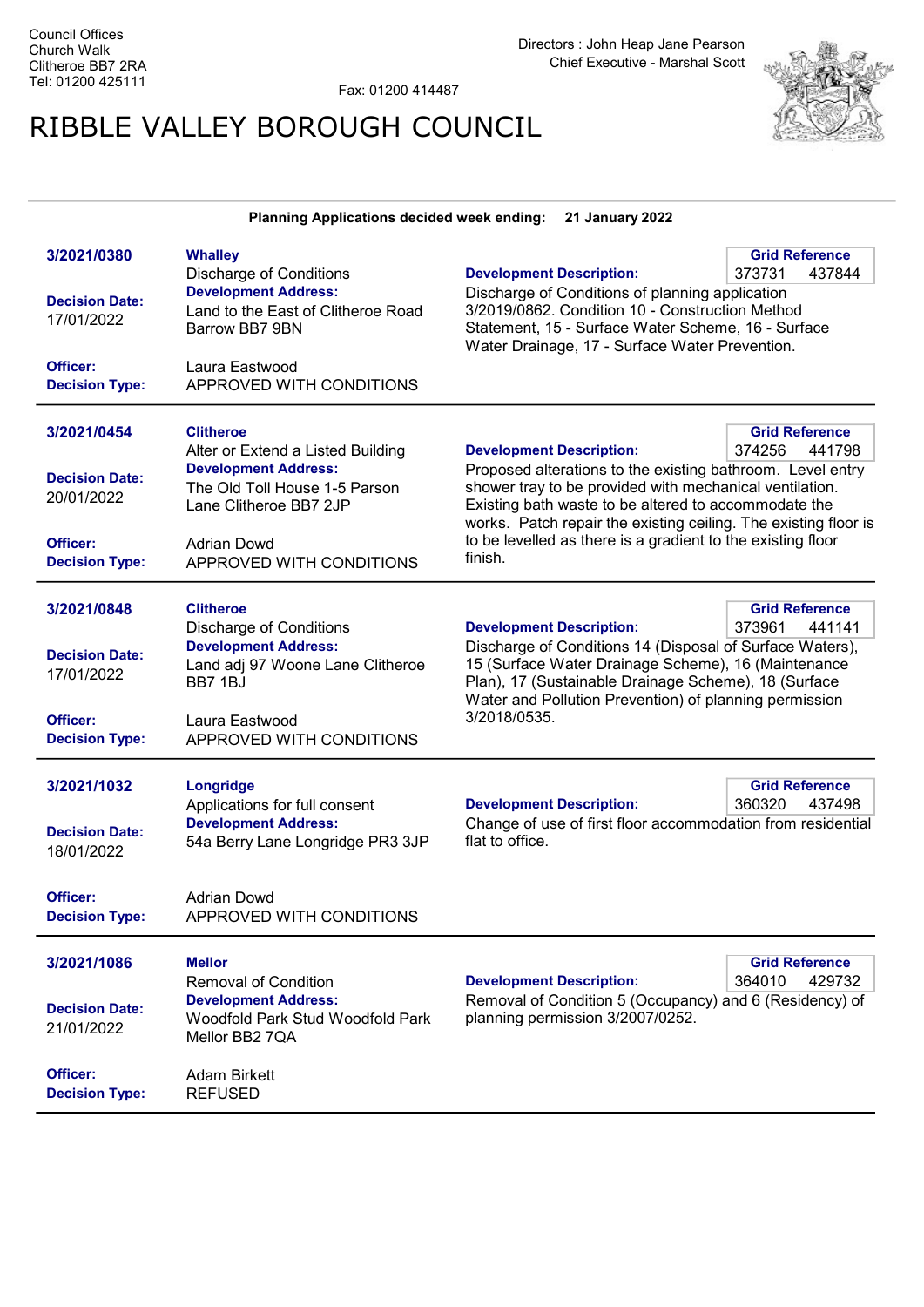|  | Planning Applications decided week ending: | 21 January 2022 |
|--|--------------------------------------------|-----------------|
|--|--------------------------------------------|-----------------|

| <b>Aighton, Bailey &amp; Chaigley</b><br>Applications for full consent<br><b>Development Address:</b><br>New Spring Barn Walker Fold<br><b>Chaigley Lancashire</b>                               | <b>Development Description:</b><br>water drains          | <b>Grid Reference</b><br>367224<br>442112                                                                                                                                                                                                                                                                                                                                                                                                                                                                                                                                                                                                                                                                                                                                                                                               |
|--------------------------------------------------------------------------------------------------------------------------------------------------------------------------------------------------|----------------------------------------------------------|-----------------------------------------------------------------------------------------------------------------------------------------------------------------------------------------------------------------------------------------------------------------------------------------------------------------------------------------------------------------------------------------------------------------------------------------------------------------------------------------------------------------------------------------------------------------------------------------------------------------------------------------------------------------------------------------------------------------------------------------------------------------------------------------------------------------------------------------|
| <b>Ben Taylor</b><br>APPROVED WITH CONDITIONS                                                                                                                                                    |                                                          |                                                                                                                                                                                                                                                                                                                                                                                                                                                                                                                                                                                                                                                                                                                                                                                                                                         |
| Certificate of Lawfulness - Existing<br><b>Development Address:</b><br>Middle Knotts Knotts Lane Bolton by<br>Bowland BD23 4SJ                                                                   | <b>Development Description:</b>                          | <b>Grid Reference</b><br>376819<br>453673                                                                                                                                                                                                                                                                                                                                                                                                                                                                                                                                                                                                                                                                                                                                                                                               |
| Laura Eastwood<br>APPROVED NO CONDITIONS                                                                                                                                                         |                                                          |                                                                                                                                                                                                                                                                                                                                                                                                                                                                                                                                                                                                                                                                                                                                                                                                                                         |
| <b>Billington and Langho</b><br>Applications for full consent<br><b>Development Address:</b><br>Cunliffe House Farm Longsight<br>Road Langho BB6 8AD                                             | <b>Development Description:</b>                          | <b>Grid Reference</b><br>369260<br>434212                                                                                                                                                                                                                                                                                                                                                                                                                                                                                                                                                                                                                                                                                                                                                                                               |
| <b>Ben Taylor</b><br>APPROVED WITH CONDITIONS                                                                                                                                                    |                                                          |                                                                                                                                                                                                                                                                                                                                                                                                                                                                                                                                                                                                                                                                                                                                                                                                                                         |
| <b>Wiswell</b><br>Applications for full consent<br><b>Development Address:</b><br>13 Leys Close Wiswell BB7 9DA<br><b>Ben Taylor</b><br><b>REFUSED</b>                                           | <b>Development Description:</b>                          | <b>Grid Reference</b><br>374927<br>437546                                                                                                                                                                                                                                                                                                                                                                                                                                                                                                                                                                                                                                                                                                                                                                                               |
| <b>Bowland Forest (Lower)</b><br>Applications for full consent<br><b>Development Address:</b><br>land to the South of Whitewell Road<br>Cow Ark<br><b>Ben Taylor</b><br>APPROVED WITH CONDITIONS | <b>Development Description:</b><br>to equestrian use     | <b>Grid Reference</b><br>366371<br>444328                                                                                                                                                                                                                                                                                                                                                                                                                                                                                                                                                                                                                                                                                                                                                                                               |
| <b>Whalley</b><br>Agricultural determination<br><b>Development Address:</b><br>Fishes And Peggy Hill Farm<br>Henthorn Road Clitheroe BB7 3BY<br>Sarah Heppell                                    | <b>Development Description:</b><br>an existing cow shed. | <b>Grid Reference</b><br>372633<br>439535                                                                                                                                                                                                                                                                                                                                                                                                                                                                                                                                                                                                                                                                                                                                                                                               |
|                                                                                                                                                                                                  | PERMISSION NOT REQUIRED                                  | Installation of a free standing garden room within the<br>garden. Surface water to discharge to existing surface<br><b>Bolton-by-Bowland, Gisburn Forest and Sawley</b><br>Regularisation of existing use of outbuilding as<br>garage/home office at the north eastern edge of the site.<br>New hardstanding to extend display area of garden centre<br>along with new fences and repositioning of access track.<br>Proposed two storey extension including adjustments to<br>rear garden, new dormer window to the Frontage,<br>relocation of entrance door, replacement facade treatments<br>and miscellaneous alterations to the driveway.<br>Retrospective planning application for a new outdoor equine<br>arena and proposed change of use of agricultural building<br>Proposed roof to cover a feed area for cows at the back of |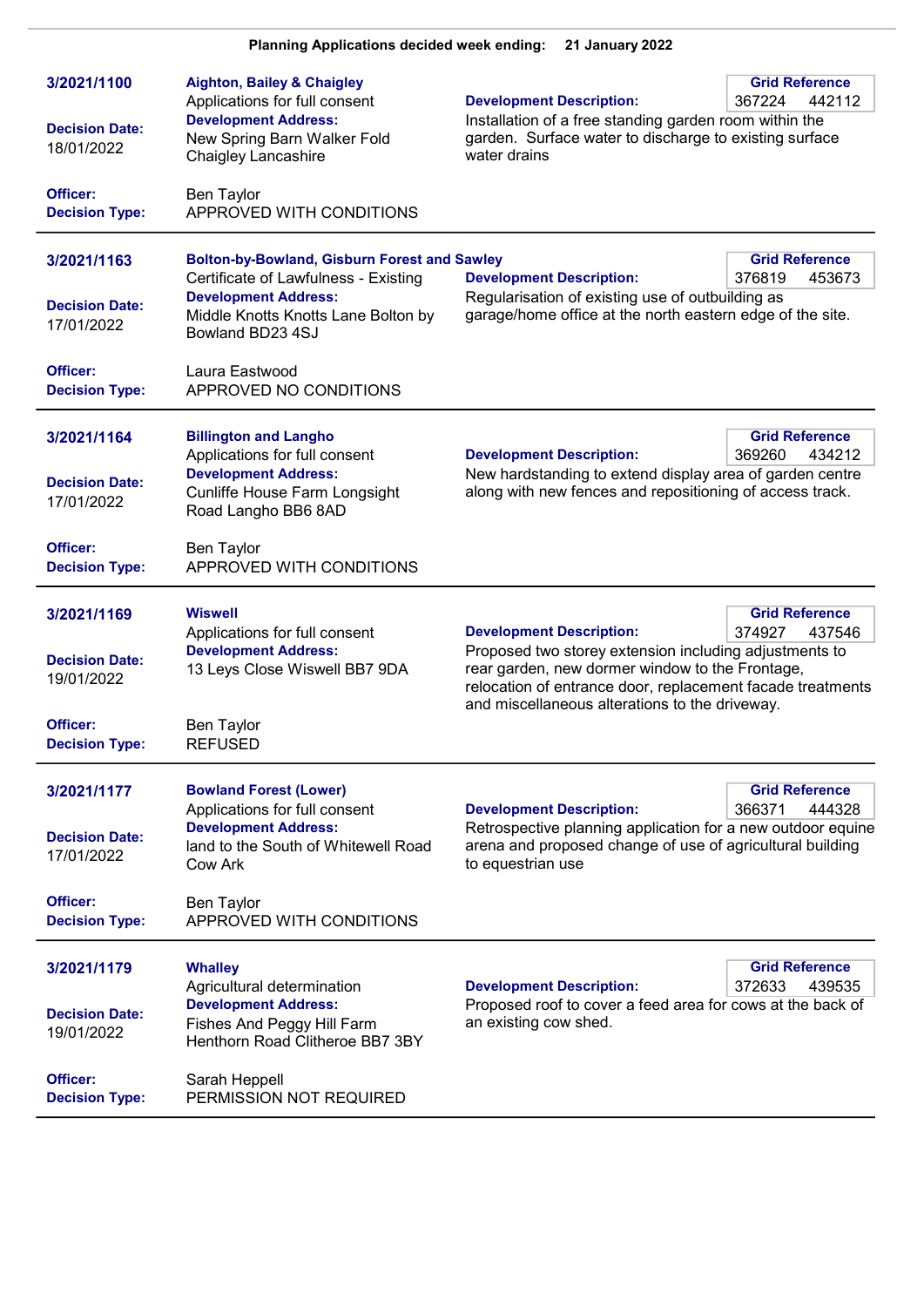| 3/2021/1180                         | <b>Whalley</b>                                                                                                         |                                                                                                                                                                                 | <b>Grid Reference</b>                     |
|-------------------------------------|------------------------------------------------------------------------------------------------------------------------|---------------------------------------------------------------------------------------------------------------------------------------------------------------------------------|-------------------------------------------|
|                                     | Applications for full consent                                                                                          | <b>Development Description:</b>                                                                                                                                                 | 372643<br>436871                          |
| <b>Decision Date:</b><br>21/01/2022 | <b>Development Address:</b><br>3 Moor Field Whalley BB7 9SA                                                            | Proposed raised roof to dormer bungalow . Additional<br>dormers to front and rear and alteration to parking<br>arrangements.                                                    |                                           |
| Officer:<br><b>Decision Type:</b>   | Sarah Heppell<br>APPROVED WITH CONDITIONS                                                                              |                                                                                                                                                                                 |                                           |
| 3/2021/1183                         | <b>Ramsgreave</b><br>Variation of Condition                                                                            | <b>Development Description:</b>                                                                                                                                                 | <b>Grid Reference</b><br>368412<br>431664 |
| <b>Decision Date:</b><br>19/01/2022 | <b>Development Address:</b><br>21 Paris Ramsgreave BB1 9BJ                                                             | Variation of condition 2 of planning permission 3/2021/0168<br>to amend the approved design to incorporate a hipped to<br>gable to roof conversion and other minor alterations. |                                           |
| Officer:<br><b>Decision Type:</b>   | <b>Ben Taylor</b><br>APPROVED WITH CONDITIONS                                                                          |                                                                                                                                                                                 |                                           |
| 3/2021/1184                         | <b>Sabden</b>                                                                                                          | <b>Development Description:</b>                                                                                                                                                 | <b>Grid Reference</b><br>377955<br>437327 |
| <b>Decision Date:</b><br>21/01/2022 | Applications for full consent<br><b>Development Address:</b><br>Nutter Barn House Pendle Street<br>East Sabden BB7 9EQ | Proposed single storey extension to rear.                                                                                                                                       |                                           |
| Officer:<br><b>Decision Type:</b>   | Sarah Heppell<br>APPROVED WITH CONDITIONS                                                                              |                                                                                                                                                                                 |                                           |
| 3/2021/1187                         | <b>Wilpshire</b><br>Application for tree works                                                                         | <b>Development Description:</b>                                                                                                                                                 | <b>Grid Reference</b><br>368898<br>432377 |
| <b>Decision Date:</b><br>17/01/2022 | <b>Development Address:</b><br>Hollymount 3 Hollowhead Lane<br>Wilpshire BB1 9JX                                       | 1 x Sycamore 1 x Lime tree to crown thin and clean, which<br>will allow better light and reduce the probability of failure of<br>branches failing in bad weather.               |                                           |
| Officer:<br><b>Decision Type:</b>   | Alex Shutt<br>APPROVED WITH CONDITIONS                                                                                 |                                                                                                                                                                                 |                                           |
| 3/2021/1195                         | Waddington<br>Applications for full consent                                                                            | <b>Development Description:</b>                                                                                                                                                 | <b>Grid Reference</b><br>372851<br>443547 |
| <b>Decision Date:</b><br>17/01/2022 | <b>Development Address:</b><br>43 Waddow View Waddington BB7<br>3HJ                                                    | Proposed demolition of existing utility room extension and<br>replacement with single storey rear and side extension.                                                           |                                           |
| Officer:<br><b>Decision Type:</b>   | Sarah Heppell<br><b>REFUSED</b>                                                                                        |                                                                                                                                                                                 |                                           |
| 3/2021/1198                         | <b>Simonstone</b><br>Applications for full consent                                                                     | <b>Development Description:</b>                                                                                                                                                 | <b>Grid Reference</b><br>377945<br>435073 |
| <b>Decision Date:</b><br>20/01/2022 | <b>Development Address:</b><br>Law Farm Trapp Lane Simonstone<br><b>BB127JE</b>                                        | Proposed roof over cattle handing system.                                                                                                                                       |                                           |
| Officer:<br><b>Decision Type:</b>   | Sarah Heppell<br>APPROVED WITH CONDITIONS                                                                              |                                                                                                                                                                                 |                                           |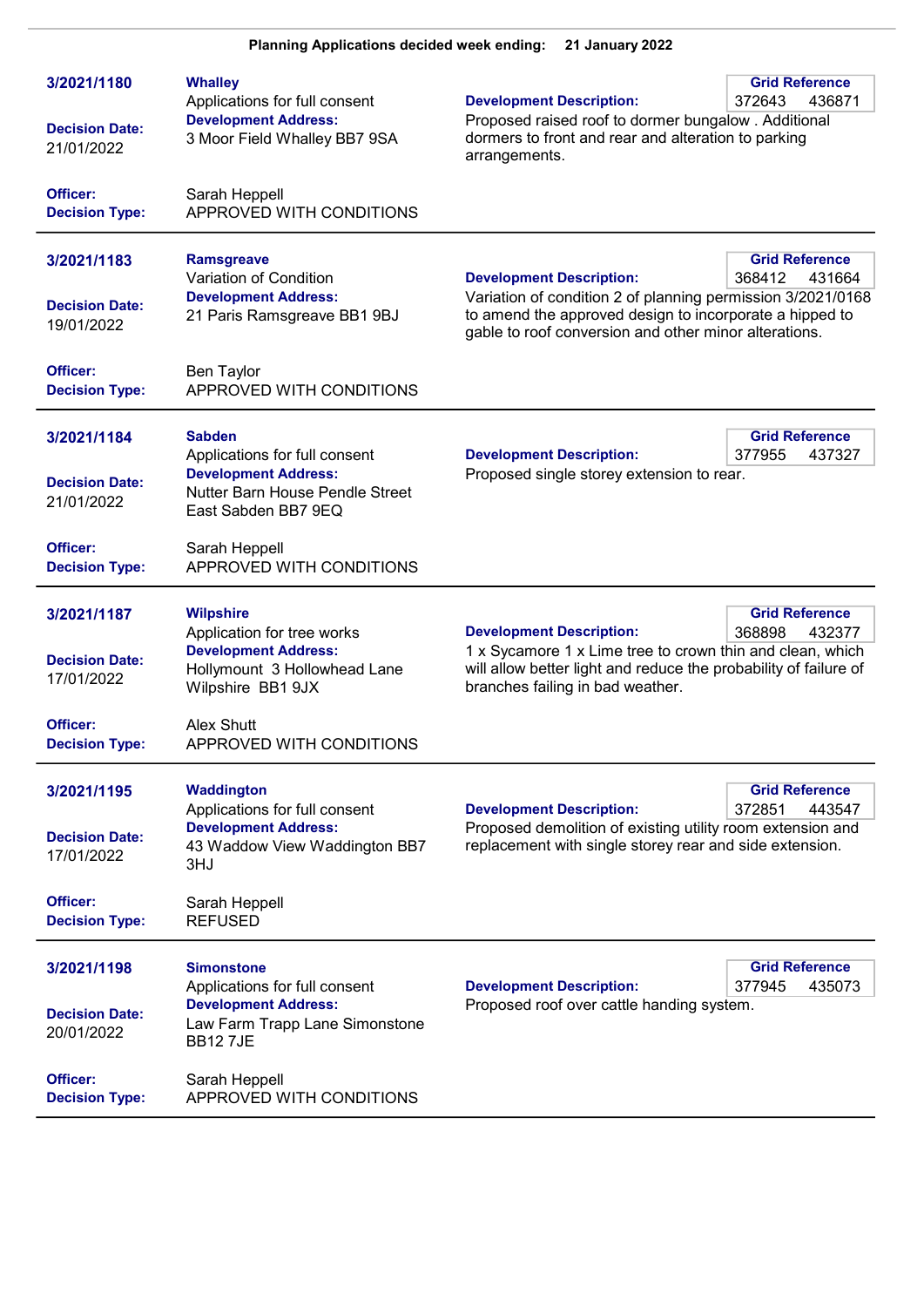| Planning Applications decided week ending: |  |  |  | <b>21 January 2022</b> |  |
|--------------------------------------------|--|--|--|------------------------|--|
|--------------------------------------------|--|--|--|------------------------|--|

| 3/2021/1215<br><b>Decision Date:</b><br>20/01/2022<br>Officer:<br><b>Decision Type:</b>        | <b>Billington and Langho</b><br>Applications for full consent<br><b>Development Address:</b><br>Land to SW of Garthpool York 27<br>Whalley Old Road Langho BB6<br>8DU<br><b>Adrian Dowd</b><br><b>REFUSED</b> | <b>Grid Reference</b><br><b>Development Description:</b><br>370968<br>433560<br>Two new camping pods with associated groundworks.                                                                                                                                |
|------------------------------------------------------------------------------------------------|---------------------------------------------------------------------------------------------------------------------------------------------------------------------------------------------------------------|------------------------------------------------------------------------------------------------------------------------------------------------------------------------------------------------------------------------------------------------------------------|
| 3/2021/1223<br><b>Decision Date:</b><br>20/01/2022<br>Officer:<br><b>Decision Type:</b>        | <b>Clitheroe</b><br>Applications for full consent<br><b>Development Address:</b><br>Stonycroft 89 Littlemoor Road<br>Clitheroe BB7 1EW<br>Sarah Heppell<br>APPROVED WITH CONDITIONS                           | <b>Grid Reference</b><br><b>Development Description:</b><br>440897<br>374377<br>Proposed single storey extension to front, single storey<br>extension to rear and internal alterations to fully convert<br>former garage to living accommodation.                |
| 3/2021/1225<br><b>Decision Date:</b><br>19/01/2022<br>Officer:<br><b>Decision Type:</b>        | <b>Bolton-by-Bowland, Gisburn Forest and Sawley</b><br>Applications for full consent<br><b>Development Address:</b><br>Dockber Laithe Farm Sawley BB7<br>4LF<br>Sarah Heppell<br>APPROVED WITH CONDITIONS     | <b>Grid Reference</b><br><b>Development Description:</b><br>378573<br>447158<br>Alterations and extension to an attached single storey<br>domestic laundry and store room to form granny annex.                                                                  |
| 3/2021/1268<br><b>Decision Date:</b><br>21/01/2022<br><b>Officer:</b><br><b>Decision Type:</b> | <b>Clitheroe</b><br>Non-Material amendment<br><b>Development Address:</b><br>Land off Waddington Road Clitheroe<br>BB7 2JD<br>John Macholc<br>APPROVED WITH CONDITIONS                                        | <b>Grid Reference</b><br>373905<br>442207<br><b>Development Description:</b><br>Non Material Amendment of Reserved Matters application<br>3/2018/0181. To provide a stone entrance feature at the<br>beginning of the development.                               |
| 3/2021/1292<br><b>Decision Date:</b><br>17/01/2022<br>Officer:<br><b>Decision Type:</b>        | Longridge<br>Non-Material amendment<br><b>Development Address:</b><br>Spout Farm Preston Road<br>Longridge PR3 3BE<br>Laura Eastwood<br>APPROVED WITH CONDITIONS                                              | <b>Grid Reference</b><br>360283<br>436019<br><b>Development Description:</b><br>Non material amendment of 3/2020/0309. Proposed<br>changes to plots 4,5,6,7,8,14,20 and 28.                                                                                      |
| 3/2022/0015<br><b>Decision Date:</b><br>18/01/2022<br>Officer:<br><b>Decision Type:</b>        | <b>Mellor</b><br>Non-Material amendment<br><b>Development Address:</b><br>Victoria Terrace Mellor Brow BB2<br>7PL<br><b>Ben Taylor</b><br>APPROVED WITH CONDITIONS                                            | <b>Grid Reference</b><br>364195<br>431076<br><b>Development Description:</b><br>Non material amendment of application<br>3/2016/0092. Substitution of plans House type A House<br>Type B Proposed site plan and overall site. For aesthetics<br>and buildability |